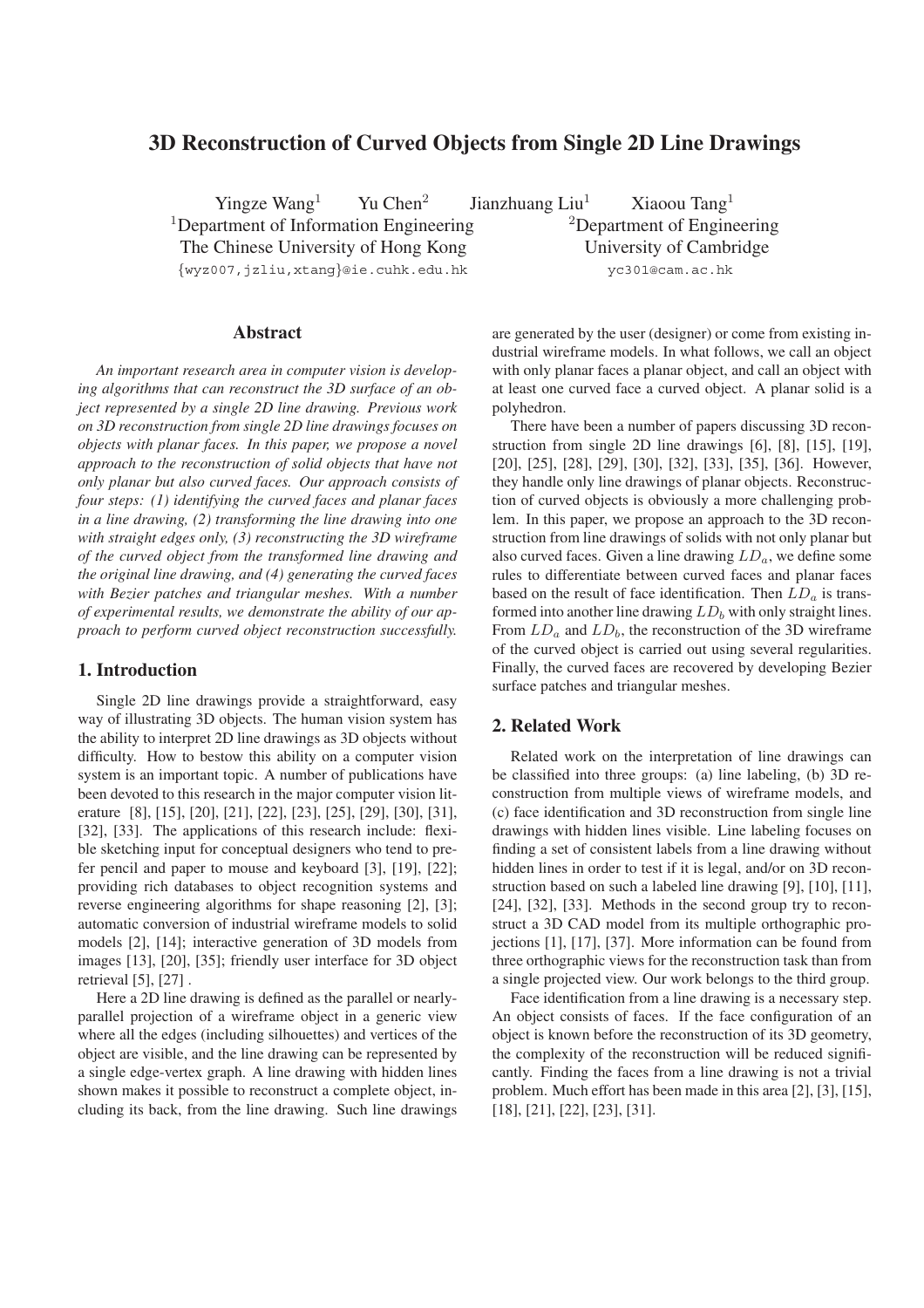3D reconstruction from a line drawing is usually formulated as an optimization problem using some regularities. Marill [25] presented his method based on a very simple regularity (criterion): minimizing the standard deviation of the angles (MSDA) in the reconstructed object. Shoji et al. [30] presented the criterion of minimizing the entropy of angle distribution. Leclerc and Fischler's approach [15] considers not only the MSDA, but also the regularity of face planarity for planar object reconstruction. The methods in [28] and [36] concentrate on the reconstruction of symmetric polyhedra by developing a regularity of model symmetry. Lipson and Shpitalni [19] took Leclerc and Fischler's work further using more regularities for the reconstruction such as line parallelism, isometry, corner orthogonality, and skewed face orthogonality. Liu et al. [20] proposed to carry out the optimization in a low-dimensional space for more robust object reconstruction. Chen et al. [8] used a divide-and-conquer strategy to deal with complex object reconstruction.

The above 3D reconstruction methods handle only planar objects. Although little work is available to tackle curved objects, some efforts [5], [7], [16], [26] do try to deal with this problem. In [5], Cao et al. used 3D objects reconstructed from 2D line drawings as the input for 3D object retrieval. The method needs the user to manually add lines on some curved faces so that the line drawing of an approximate planar object can be obtained. Although [7] and [16] can deal with simple curved objects, they focus on architectural modeling where the faces are mainly planar. Both need the user to help derive camera parameters and construct a model in a progressive way: one primitive after another in [7] and one polygon after another in [16]. The work [26] also uses a progressive way to do 3D reconstruction of objects with simple curved faces. One limitation of [26] is that it requires the edges of an object exhibit pronounced angular trends so that an underlying axis system can be found. Compared with these methods, our work can automatically reconstruct complex curved solid objects.

# **3. Assumptions and Terminology**

The following three assumptions are made before the reconstruction problem is formulated. (a) A line drawing, represented by a single edge-vertex graph, is the parallel or nearparallel projection of a wireframe manifold object in a generic view where all the vertices and edges of the object are visible. (b) Every curved edge of a line drawing is the projection of a 3D planar curve. (c) All the faces of a manifold that a line drawing represents are available.

A line drawing in a generic view means that no two vertices appear at the same position, no two edges overlap in the 2D projection plane, 3D non-collinear edges are not projected as collinear edges, and no 3D curves are projected as straight lines. In this paper, we focus on a class of most common solids, called manifolds (see below for their definition), and

we refer to a polyhedron as a planar manifold. The second assumption requires that each 3D curve is on a 3D plane. This is reasonable because given a 2D curve in a line drawing, we interpret it as a 3D planar curve in most cases. There have been a number of algorithms developed for face identification from line drawings such as [18] and [22], as mentioned in Section 2. This is not the focus of this paper and is why we have the third assumption. For better understanding the content in the following sections, we summarize the terms that appear in this paper.

- **Manifold**. A manifold, or more rigorously 2-manifold, is a solid where every point on its surface has a neighborhood topologically equivalent to an open disk in the 2D Euclidean space. A basic property of a manifold is that each edge is shared exactly by two faces [22].
- **Face**. A face is one of the surface patches of a manifold bounded by edges.
- **Generalized polyhedron**. A generalized polyhedron is represented by a line drawing whose edges are all straight lines, transformed from a line drawing of a curved manifold. It is not a real polyhedron since it has non-planar generalized faces that are defined below.
- **Generalized face**. A generalized face, only existing in a generalized polyhedron, is a face that is not subject to the planarity constraint. It corresponds to a curved face in the line drawing of a curved manifold.
- **Silhouette**. A silhouette is defined as an edge with one adjacent face in front and the other at the back and it is satisfied that the two faces are  $C<sup>1</sup>$  continuous along such an edge in 3D space. At every point along a silhouette, the surface orientation is normal to the line of sight and to the tangent to the silhouette [4]. It can be identified by the two faces adjacent to it and the property of its vertices [10].
- **Artificial line**. An artificial line<sup>1</sup> is a line used to indicate that two cycles lie on the same plane or the same curved surface.
- **Edge set of a face**. The edge set  $Edge(f)$  of a face f is the set of all the edges of  $f$ .
- **Singular point**. The singular points of a curve are defined as the points having the maximal distance to the line passing through the two endpoints of the curve.
- **Concurvity**. Two edges with a common vertex are called **concurved** if they are  $C<sup>1</sup>$  continuous at the common vertex. This concurvity is the generalizetion of collinearity.

Many of these terms are illustrated with the line drawings in Fig. 1. Curved edges adc and abc are concurved at vertices  $a$  and  $c$ . Two artificial lines  $hl$  and  $f_j$  indicate the coplanarity of the cycles  $(e, f, g, h, e)$  and  $(i, j, k, l, i)$ . Edges ae,

<sup>&</sup>lt;sup>1</sup>Artificial lines have been used in solid modeling to indicate the cosurface of two cycles in a line drawing [2], [8], [22]. Without them, it is impossible to determine the 3D geometric relation between the two cycles (see Fig. 1 for example).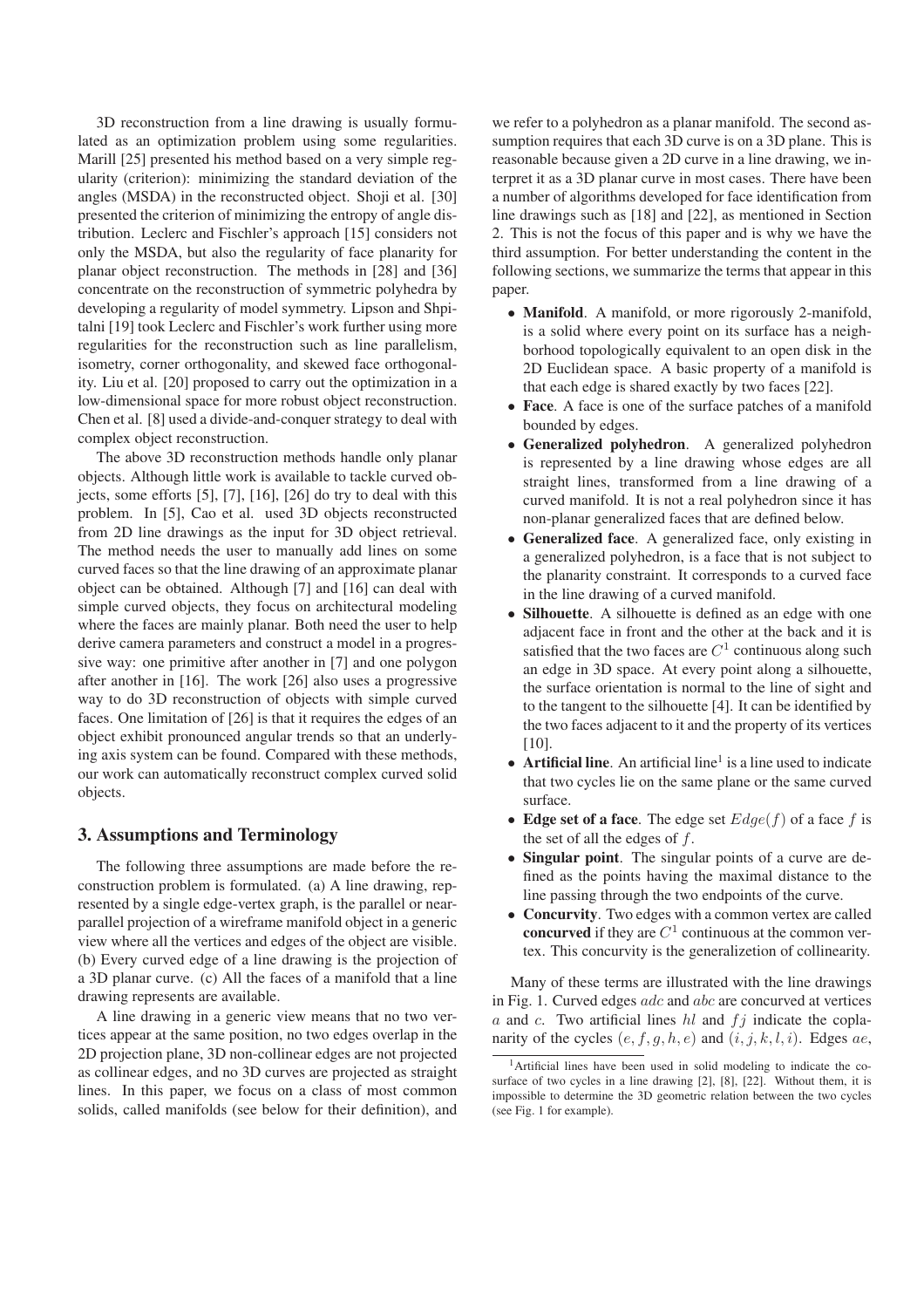

Figure 1. Illustration of some terms.

 $cg, im, and ko$  in Fig. 1(a) are four silhouettes of the line drawing. Points  $d$  and  $b$  are the singular points of curves  $adc$ and abc, respectively. Fig. 1(b) shows the line drawing of the generalized polyhedron corresponding to the curved manifold represented by the line drawing in Fig. 1(a). There are four generalized faces in it, such as  $(a, b, c, g, f, e, a)$ . How to transform a line drawing representing a curved solid into a line drawing representing a polyhedron or generalized polyhedron is discussed in Section 4.2.

## **4. Reconstruction of Curved Manifolds**

This section discusses our main work on the reconstruction of curved manifolds. First, we give some rules to distinguish between curved faces and planar faces. Second, we present the scheme to transform the line drawing of a curved manifold into the line drawing of a generalized polyhedron. Third, we develop new regularities for curved object reconstruction. Fourth, we discuss how to reconstruct the 3D wireframe of the curved object. Finally, we create the curved faces with Bezier surface patches and triangular meshes from the obtained 3D wireframe.

#### **4.1. Distinguishing between curved and planar faces**

Before 3D reconstruction, it is helpful to find whether a face is curved or planar. In [11], several labeling rules are proposed for discriminating between curved and planar faces in a line drawing. However, these rules cannot be applied to our problem since [11] deals with line drawings without hidden lines (besides, it does not consider 3D reconstruction). In this section, we propose four rules for the face labeling problem. Before giving the rules, we present several properties.

**Property 1** *Two faces that share a straight edge can be either planar or curved.*

**Property 2** *At least one of the two faces that share a curved edge is curved.*

### **Property 3** *Both faces that share a silhouette are curved.*

The above three properties are obvious for manifolds. When two or more disjoint cycles are on the same surface, artificial lines are used to indicate this co-surface property [2], [8], [22]. Artificial lines are easily identified, and when they are removed, these cycles become faces. Note that some such cycles denote holes, but they are still considered as faces in



Figure 2. Illustration of Properties 1–4. (a) A straight edge. (b) A curved edge. (c) A silhouette. (d) Two faces connected by two artificial lines.

face identification after the artificial lines are removed. Finally, the real visible face can be known from the 2D geometric relation among these co-surface cycles [2], [8], [22]. Here these cycles are still called faces, which have the following property.

**Property 4** *Two or more co-surface faces indicated by artificial lines are all planar or all curved faces.*

For each face f of a line drawing, we use  $L(f) \in$  $\{P, C, X\}$  to denote if f is planar  $(P)$ , curved  $(C)$ , or of unknown planarity  $(X)$ . The four properties are illustrated in Fig. 2. With them, we have the following rules for labeling faces. Let  $f_1$  and  $f_2$  be two faces of a line drawing, and an edge  $e \in Edge(f_1) \cap Edge(f_2)$ .

**Rule 1** *If e is a straight edge and the face*  $f_i$ *,*  $i = 1, 2$ *, is unlabeled, then*  $L(f_i) = X$ .

**Rule 2** *If e is a curved edge and*  $L(f_i) = P$ *,*  $i = 1, 2$ *, then*  $L(f_{3-i}) = C$ .

**Rule 3** *If e is a silhouette, then*  $L(f_1) = L(f_2) = C$ *.* 

**Rule 4** *If*  $f_1$  *and*  $f_2$  *are connected by two artificial lines and*  $L(f_i) = C$  or P,  $i = 1, 2$ , then  $L(f_{3-i}) = L(f_i)$ .

Based on Rules 1–4, we develop Algorithm 1 to find the optimal face labeling configuration. The optimal face labeling is defined as the labeling configuration with the maximum number of planar faces in the interpretation of a line drawing, because planar faces are most common in man-made objects. This criterion is already used in [11]. The algorithm is initialized by assuming a face to be planar. The four rules are then used to deduce the labels of other faces. For any face whose label cannot be decided from any of its edges (labeled by  $X$ ), we relabel it as planar  $(P)$  according to the criterion of maximizing the number of planar faces. The labeling algorithm repeats until all the faces are labeled with either curved  $(C)$  or planar  $(P)$ , and Step 10 can prevent the deadlock of the face labeling. The optimal face labeling configuration is obtained by initializing the algorithm from every face of the line drawing and adopting the labeling configuration with the maximum number of planar faces.

Although we cannot prove that Algorithm 1 can label all line drawings correctly, our experiments show that all the examples we try are successfully labeled. In some cases, multiple solutions occur, such as the one shown in Fig. 3.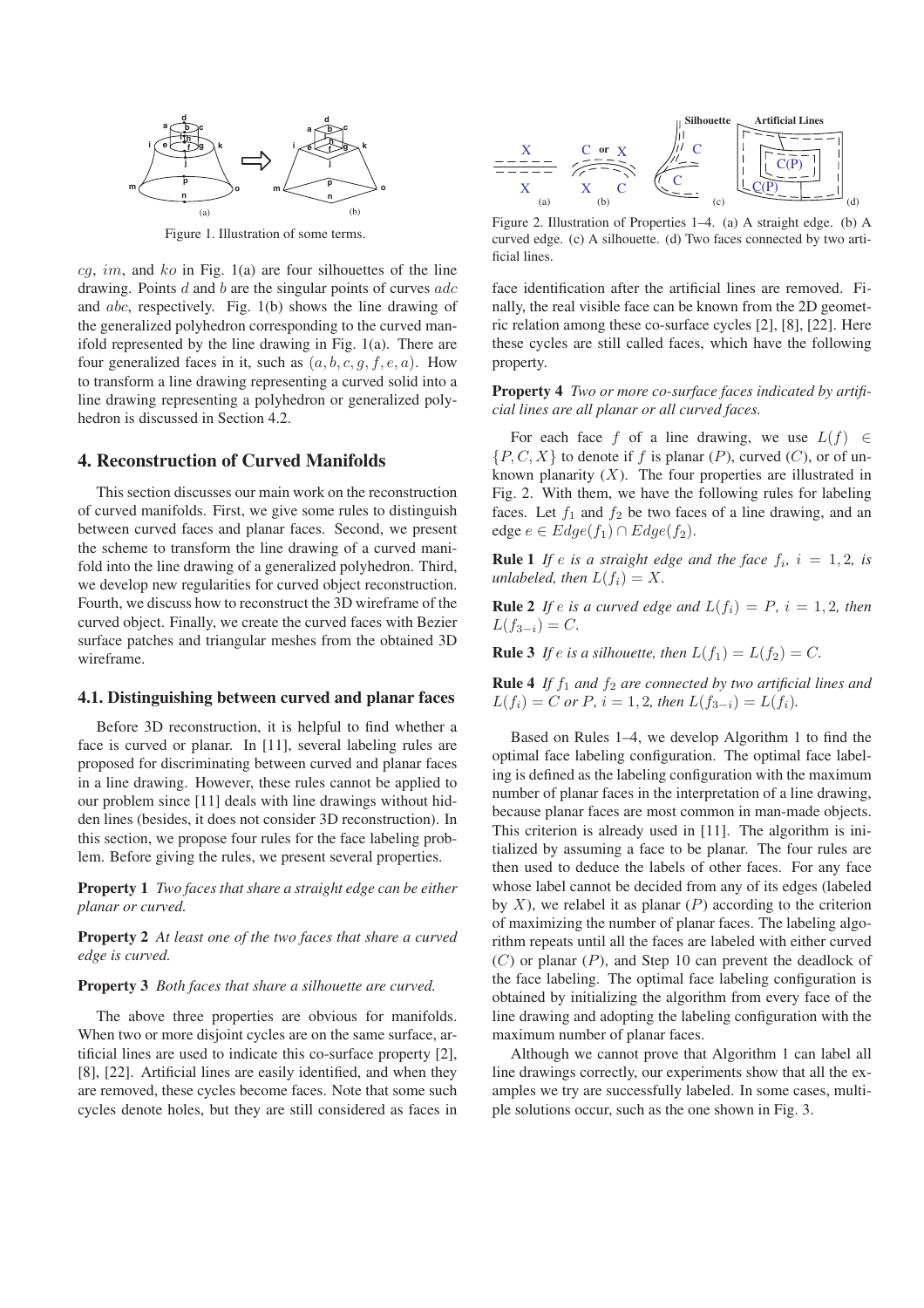#### **Algorithm 1** Identifying planar and curved faces.

**Input:** A line drawing with its edge set  $\mathcal{E}$  and face set  $\mathcal{F}$ .

- 1. **for** each face  $f \in \mathcal{F}$ :
- 2. **if** *f* has no silhouettes, **then** set  $L(f) = P$ ; **else goto** 1.
- 3. **for** each face  $f_1 \in \mathcal{F}$ ,  $f_1 \neq f$ , set its initial label
- $L(f_1) = Null.$
- 4. **for** each edge  $e \in \mathcal{E}$ , set  $visit(e)=0$ .
- 5. **while** not all the faces are labeled with either *C* or *P* **do**
- 6. Save the previous labeling configuration  $LC'(f) = \{L(f_2) | f_2 \in \mathcal{F}\}.$
- 7. **for** each edge  $e \in \mathcal{E}$  in the line drawing, try to label its neighboring faces according to Rules 1–4. If both of its neighboring faces are labeled, set  $visit(e)=1$ .
- 8. **for** each face  $f_3 \in \mathcal{F}$ , if  $L(f_3) = X$  and  $visit(e) = 1$ for all the edges  $e \in Edge(f_3)$ , then set  $L(f_3) = P$ .
- 9. Obtain the current labeling configuration
- $LC(f) = \{L(f_4) | f_4 \in \mathcal{F}\}.$ 10. **if**  $LC(f) = LC'(f)$ , **then** randomly select a face  $f_5$ from those labeled by *X* and set  $L(f_5) = P$ .

**Output**: The configuration  $LC^* \in \{LC(f) | f \in \mathcal{F}\}\$  with the maximum number of planar faces.



Figure 3. A line drawing (a) with two correct labeling configurations (b) and (c). Only curved faces are marked with bold edges.

#### **4.2. Transformation of Line Drawings**

Transforming a line drawing with curved edges into one with straight edges only is an important step for reconstructing the curved object. This transformed line drawing represents a polyhedron or generalized polyhedron. With this line drawing and the original line drawing, we can reconstruct the 3D wireframe of the curved object by combing some previous regularities for planar objects and our new regularities for curved objects.

Our scheme of line drawing transformation is described as follows. When there is only one curve between two vertices, as shown in Fig. 4(a), the curve is straightened (see Figs. 4(b) and (c)). When there is more than one curved edge between two vertices, such as the curves *abc* and *adc* between *a* and *c* in Fig. 4(d), the curved edges cannot be straightened directly because otherwise the two edges become one. In this case, we first find a singular point in a curve and then replace the curve with two straight lines (Fig.  $4(e)$ ). In Fig.  $4(c)$ , the line drawing represents a polyhedron, while in Fig. 4(f), the line drawing denotes a generalized polyhedron. In both cases, the face configurations are the same as their corresponding original line drawings, which guarantees that the 3D wireframes of the (generalized) polyhedra can be good approximations of the 3D wireframes of the curved objects.



Figure 4. Examples of the transformation of line drawings, where (c) is a polyhedron and (f) is a generalized polyhedron.

# **4.3. Regularities**

Many previous regularities developed for handling planar object reconstruction can be used to reconstruct a polyhedron such as the one in Fig. 4(c). However, a generalized polyhedron with generalized faces does not exist actually (see Fig. 4(f) for example). Our strategy is that based on the transformed line drawing and the original line drawing, use some previous regularities and the regularities proposed in this section to recover the 3D wireframe of the curved object.

**Curve Parallelism**. Before defining curve parallelism as a new regularity for curved object reconstruction, we first define two terms.

**Definition 1** *Given a differentiable curve*  $C(t)$  $(x_1(t), x_2(t), \cdots, x_n(t))^T$ ,  $t \in [0, 1]$ , of  $\mathcal{R}^n$ , the nor*malized arc-length parametrization of the curve*  $C(t)$  *is defined as*  $\mathbf{G}(s) : [0, 1] \rightarrow \mathbf{C}(t)$ *, where* 

$$
s = \frac{\int_0^s \|\mathbf{G}'(u)\| \mathrm{d}u}{\int_0^1 \|\mathbf{G}'(u)\| \mathrm{d}u}
$$
(1)

*for*  $s \in [0, 1]$  *and*  $\mathbf{G}'(u)$  *is the first derivative of*  $\mathbf{G}(u)$ *.* 

Note that  $(1)$  is the condition that s satisfies; it is not used to determine the arc length s.

**Definition 2** *The parallelism between two curves*  $C_1(t)$  *and*  $\mathbf{C}_2(t)$  *in*  $\mathcal{R}^n$  *is defined as* 

$$
r_{1,2} = \max \left\{ \int_0^1 \frac{\mathbf{G}'_1(s)^T \mathbf{G}'_2(s)}{\|\mathbf{G}'_1(s)\| \cdot \|\mathbf{G}'_2(s)\|} ds, \int_0^1 \frac{\mathbf{G}'_1(s)^T \mathbf{G}'_2(1-s)}{\|\mathbf{G}'_1(s)\| \cdot \|\mathbf{G}'_2(1-s)\|} ds \right\},
$$
 (2)

*where*  $\mathbf{G}_1(s)$  *and*  $\mathbf{G}_2(s)$  *are the normalized arc-length parameterizations of*  $C_1(t)$  *and*  $C_2(t)$ *, respectively, and*  $\mathbf{G}'_1(s)^T$  *is the transpose of*  $\mathbf{G}'_1(s)$ *.* 

In the two definitions,  $n$  takes 2 or 3 to denote 2D or 3D curves. It is easy to see that  $-1 \le r_{1,2} \le 1$ . The geometric meaning of  $r_{1,2}$  is the sum (integration) of the normalized dot products of the tangent vectors at the corresponding points between  $C_1$  and  $C_2$ . When  $C_1$  and  $C_2$  are parallel perfectly, such as **C**<sup>2</sup> being a copy of **C**<sup>1</sup> shifted to another position,  $r_{1,2} = 1$ . Two unparallel curves result in a small  $r_{1,2}$ . Let  $r_{1,2}^{2D}$  and  $r_{1,2}^{3D}$  be the parallelism values between two curves in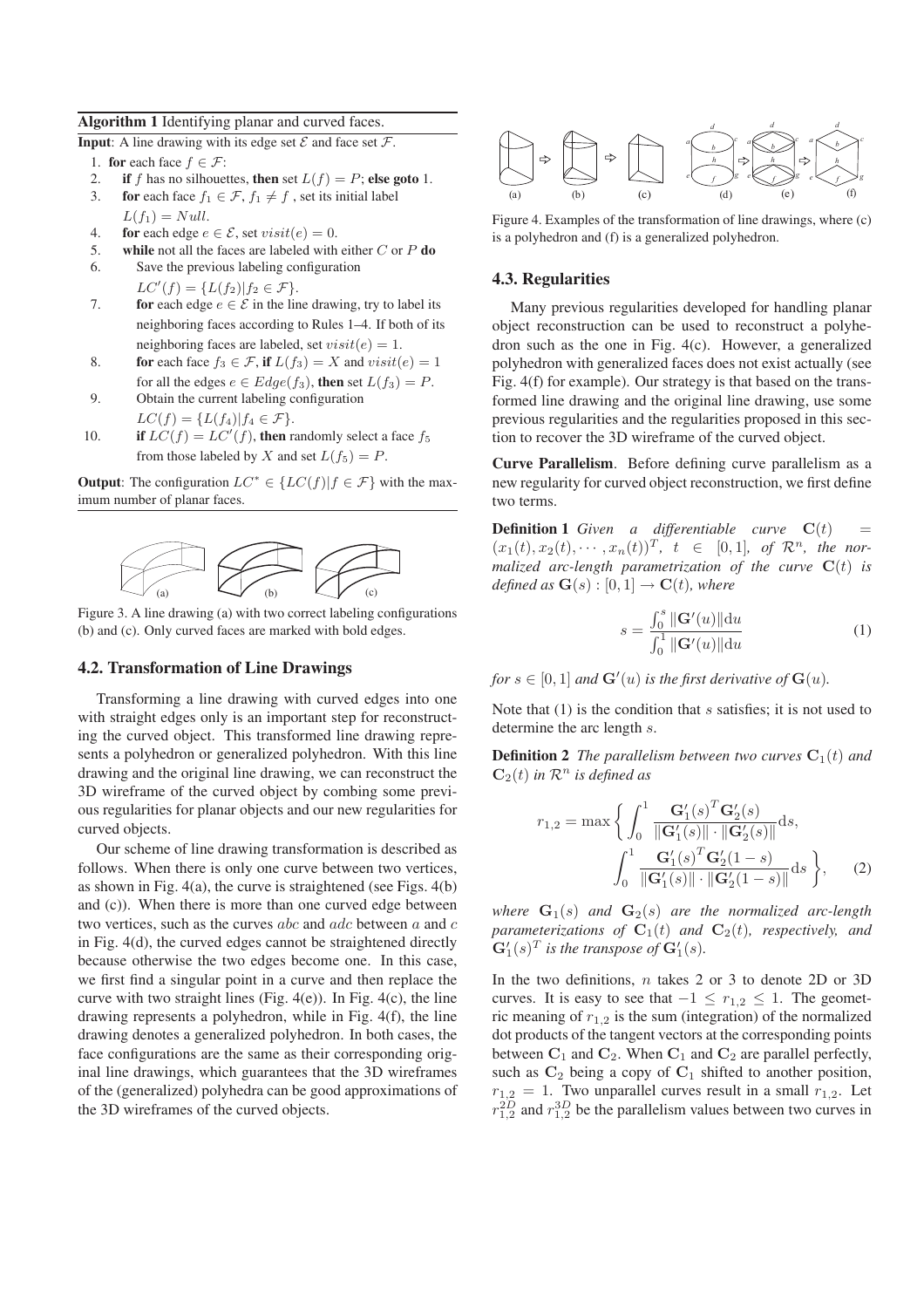the 2D sketch plane and 3D space, respectively. Then the term used to enforce the constraint of curve parallelism is

$$
\alpha_{CP} = \sum_{i,j} w_{i,j}^{CP} (1 - r_{i,j}^{3D})^2,
$$
\n(3)

where the weighting factor

$$
w_{i,j}^{CP} = \frac{1}{1 + exp\left[-\sigma_1(r_{i,j}^{2D} - 0.8)\right]} \,, \tag{4}
$$

and  $\sigma_1$  is a parameter to control the effect of  $w_{i,j}^{CP}$ . When  $\alpha_{CP}$ is minimized, the regularity requires that two parallel curves in the 2D line drawing are also parallel in 3D space. In our experiments, we choose  $\sigma_1 = 100$ .

**Generalized Face Perpendicularity**. Face perpendicularity is first introduced as a regularity to inflate a flat line drawing into a 3D shape in [19]. It requires adjacent faces to be perpendicular. In this work, we generalize it for generalized polyhedra. Using the vertices of each curved face, we find a best-fitting plane and enforce it to be perpendicular to its adjacent planar faces. For example, in Fig. 4(f), the bestfitting plane obtained from the four vertices of the curved face  $(a, e, f, g, c, b, a)$  is required to be perpendicular to the faces  $(a, d, c, b, a)$  and  $(e, h, g, f, e)$ . The following term is used to enforce this regularity:

$$
\alpha_{GFP} = -\sum_{i=1}^{K} [\sin^{-1}(\mathbf{n}_{i1} \cdot \mathbf{n}_{i2})]^2, \tag{5}
$$

where  $n_{i1}$  and  $n_{i2}$  denote all the possible combinations of the unit normals of the best-fitting planes and their corresponding adjacent planar faces, and  $K$  is the number of the combinations.

**Curve Concurvity**. Curve concurvity is a generalization of the regularity of line collinearity in [19]. This regularity requires that two concurved edges in the 2D sketch plane are also concurved in 3D space. According to the definition in Section 3, curve concurvity means that two edges have the same tangents at their common end. In our work, we use Bezier curves to represent all the curved edges in a line drawing. Checking the concurvity between two curves is reduced to verifying if the two corresponding control points and the common vertex are collinear. Fig. 5 shows two concurved edges  $e_1$  and  $e_2$ . If both  $e_1$  and  $e_2$  are curved, then the control points  $p_{12}$ ,  $p_{21}$ , and the common vertex v are collinear; if  $e_1$ is curved and  $e_2$  is straight, then the control point  $p_{12}$  and the vertices  $v$  and  $v_2$  are collinear. We hence use the following term to describe this regularity:

$$
\alpha_{CC} = \sum_{i=1}^{N} \sum_{\substack{j,k \in \mathcal{E}(i) \\ j \neq k}} w_{ijk}^{CC} \left( \frac{\| (\mathbf{P}_j - \mathbf{P}_i) \times (\mathbf{P}_k - \mathbf{P}_i) \|}{\| \mathbf{P}_j - \mathbf{P}_i \| \cdot \| \mathbf{P}_k - \mathbf{P}_i \|} \right)^2,
$$
\n(6)



Figure 5. Illustration of curve concurvity.

where N is the number of vertices of the line drawing;  $\mathcal{E}(i)$  is the set of all the edges ending at vertex  $i$ ;  $P_i$  is the 3D point of vertex i;  $P_i$  ( $P_k$ ) is the 3D point of the other end of the edge j  $(k)$  if edge j  $(k)$  is a straight line, or the first control point neighboring to vertex i of edge j  $(k)$  if edge j  $(k)$  is a curve; the weighting factor

$$
w_{ijk}^{CC} = \frac{1}{1 + exp\left[-\sigma_2(\beta_{ijk} - 8\pi/9)\right]} \,, \tag{7}
$$

where  $\beta_{ijk}$  is the angle between two vectors  $(\overline{P}_j - \overline{P}_i)$  and  $(\overline{P}_k - \overline{P}_i)$  with  $\overline{P}_i$ ,  $\overline{P}_j$ , and  $\overline{P}_k$  being the available 2D projections of  $P_i$ ,  $P_j$ , and  $P_k$ , respectively, and  $\sigma_2$  is a parameter to control the effect of  $w_{ijk}^{CC}$ . When  $\overline{P}_i$ ,  $\overline{P}_j$ , and  $\overline{P}_k$  are nearly collinear,  $w_{ijk}^{CC}$  is larger and close to 1; otherwise  $w_{ijk}^{CC}$ is close to 0. In our experiments, we choose  $\sigma_2 = 100$ .

### **4.4. 3D Wireframe Reconstruction**

We use both the original line drawing and the transformed line drawing of the (generalized) polyhedron to reconstruct the 3D wireframe of the curved object. Several regularities used in previous work for planar object reconstruction are applied to the transformed line drawing, which are minimizing the standard deviation of angles in the reconstructed object  $(\alpha_1)$  [25], face planarity  $(\alpha_2)$  [15] (effective on the planar faces but not the generalized faces), line parallelism  $(\alpha_3)$  [19], and corner orthogonality  $(\alpha_4)$  [19]. The three new regularities (denoted as  $\alpha_5$ ,  $\alpha_6$ , and  $\alpha_7$ ) proposed in Section 4.3 and the regularity isometry  $(\alpha_8)$  [19] are applied to the original line drawing. Isometry can be used for both straight and curved edges. It requires that the lengths of the edges in the 3D wireframe are uniformly proportional to their lengths in the line drawing. It is used to avoid that a reconstructed object becomes too distorted but still projects to the same line drawing.

During the 3D reconstruction, previous methods for a planar object only need to use the  $z$  coordinates (depths) of the vertices to compute the regularity terms (the  $x$  and  $y$  coordinates of the vertices are available). In our work, however, not only the depths but also the 3D curves are required to compute all the regularity terms. Next, we discuss how to determine the curves during the reconstruction.

Let a 3D curve described in the parameterized form be  $\mathbf{C}(t)=(x(t), y(t), z(t))^T$ . Under the parallel projection, the 2D image of  $\mathbf{C}(t)$  is simply  $\overline{\mathbf{C}}(t)=(x(t), y(t))^T$ . Now we need to recover  $z(t)$  from  $\overline{C}(t)$ . In general, given  $\overline{C}(t)$  and several specific 3D points on  $C(t)$ , it is impossible to determine other 3D points on it. However, in our case where the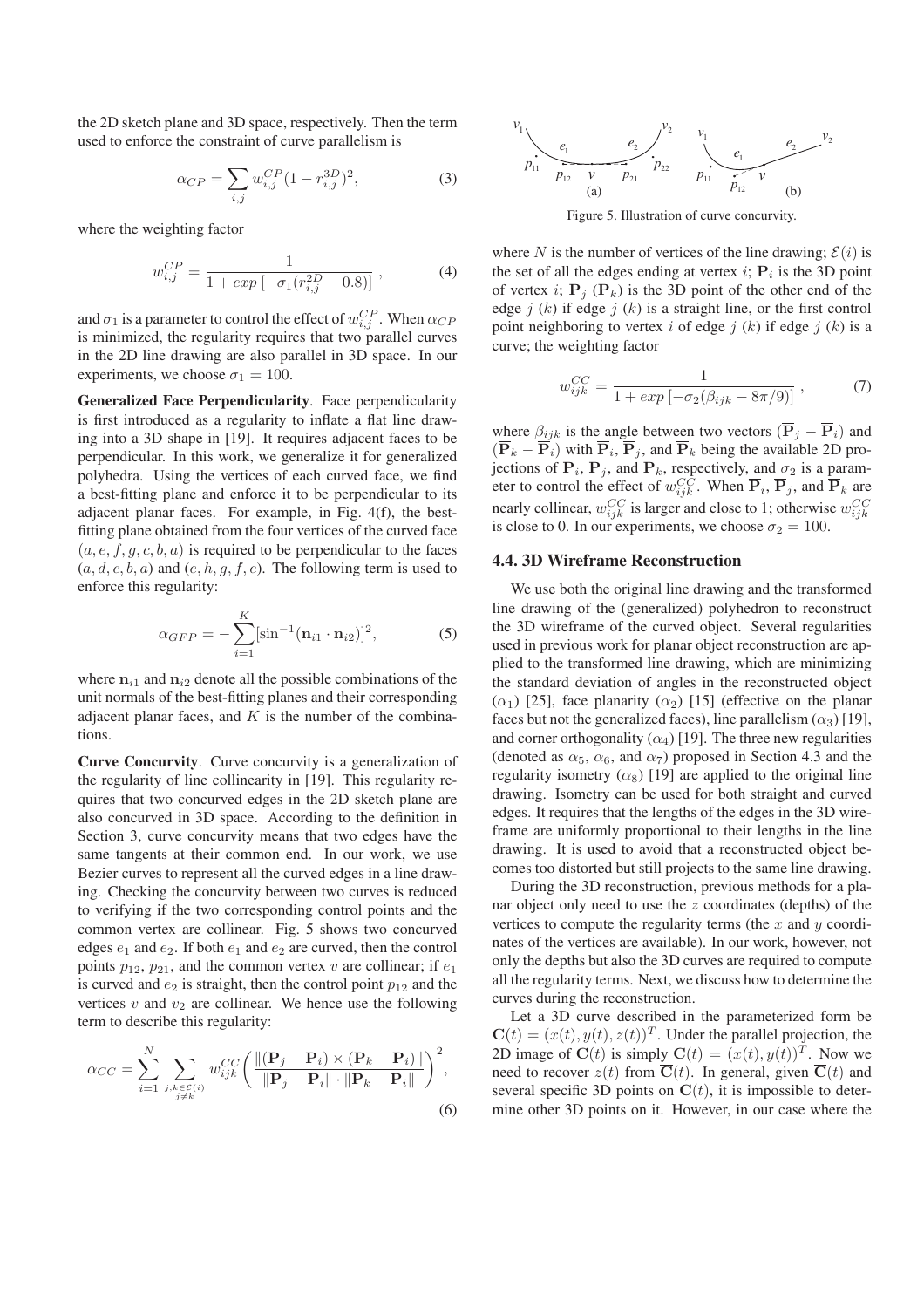3D curve is planar, determining it becomes possible.

Given the 2D curve  $\overline{\mathbf{C}}(t)=(x(t), y(t))^T$  and the coordinate of its one endpoint  $\mathbf{P}_0 = (x_0, y_0, z_0)^T$  in 3D space, if we can find the unit normal vector  $\mathbf{n} = (n_x, n_y, n_z)^T$  of the plane the 3D curve  $\mathbf{C}(t)=(x(t), y(t), z(t))^T$  lies on, we can recover the depth of the curve by

$$
z(t) = z_0 - (n_x(x(t) - x_0) + n_y(y(t) - y_0))/n_z.
$$
 (8)

Note that  $n_z \neq 0$ ; otherwise the 3D curve is projected onto a straight line, which contradicts the assumption that the line drawing is in a generic view. In this paper, every curved edge in a line drawing is planar. It can be formed either by the intersection of a curved face and a planar face or by the intersection of two curved faces. In the former case, the normal of the plane on which the 3D curve lies can be determined directly since the 3D planar face is available during the reconstruction of the 3D wireframe.

When a curved edge is formed by two curved faces, there are an infinite number of planes passing through the two endpoints of the curve. In this case, we find suitable planes such curved edges lie on by minimizing the regularities where these 3D curves are involved. Therefore, in addition to the depths of all the vertices, the unit normal vectors of these planes are used as part of the variables of the objective function defined as follows: 8

$$
F(z_1, z_2, \cdots, z_N, \mathbf{n}_1, \mathbf{n}_2, \cdots, \mathbf{n}_M) = \sum_{i=1}^{S} \lambda_i \alpha_i.
$$
 (9)

where  $\lambda_{1-8}$  are eight weighting factors determined by experiments,  $\alpha_{1-8}$  are the eight regularity terms,  $z_{1-N}$  are the depths of all the N vertices of the line drawing, and  $n_{1-M}$ are the unit normal vectors of the M planes on which each of the M curved edges is the intersection of two curved faces. We use the hill-climbing method presented in [15] to minimize F. Note that in (9), each unit normal vector  $\mathbf{n}_i$  has only one independent variable due to the two relations  $\|\mathbf{n}_i\|^2 = 1$ and  $\mathbf{n}_i^T(\mathbf{P}_{i1} - \mathbf{P}_{i2}) = 0$  where  $\mathbf{P}_{i1}$  and  $\mathbf{P}_{i2}$  are the two vertices of the ith curve and are available during the optimization (reconstruction) process.

## **4.5. Generating Curved Faces**

After obtaining the 3D wireframe of the curved object, we fill in the cycles denoting the curved faces with smooth surface patches. A Bezier patch is generated for a curved face with three or four edges and a triangle mesh is used to create a curved face with more than four edges.

Bezier and Coons patches [12] are suitable for patches with four boundaries (patches with three boundaries are a special case). A curved patch parameterized by  $S(u, v)$ ,  $0 \le u, v \le$ 1, can be approximated by its four boundary curves  $S(0, v)$ ,  $S(1, v)$ ,  $S(u, 0)$ , and  $S(u, 1)$  as follows:

$$
\mathbf{S}^*(u, v) = (1 - u)\mathbf{S}(0, v) + u\mathbf{S}(1, v) + (1 - v)\mathbf{S}(u, 0) + v\mathbf{S}(u, 1) - (1 - u)v\mathbf{S}(0, 1) - u(1 - v)\mathbf{S}(1, 0) - (1 - u)(1 - v)\mathbf{S}(0, 0) - uv\mathbf{S}(1, 1).
$$
 (10)

 $S<sup>*</sup>(u, v)$ , called the Coons patch, passes through the four boundaries and the four corners exactly once. Note that this kind of surface patches gives not only an easy way of interpolation from the boundaries, but also good results in accordance with human visual observation.

Since the boundary curves are represented by Bezier curves in our work, motivated by the Coons patch, we use a similar manner to interpolate all the control points  $P_{i,j}$  of the Bezier patch  $S(u, v) = \sum_{i=0}^{n} \sum_{j=0}^{m} P_{i,j} B_{i,n}(u) B_{j,m}(v)$ based on the known control points,  $\mathbf{P}_{0,j}$ ,  $\mathbf{P}_{n,j}$ ,  $\mathbf{P}_{i,0}$ , and  ${\bf P}_{i,m}$ , of the boundaries where  $0 \leq i \leq n, 0 \leq j \leq m$ . The interpolation equation is written as

$$
\mathbf{P}_{i,j} = (1 - \frac{i}{n})\mathbf{P}_{0,j} + \frac{i}{n}\mathbf{P}_{n,j} + (1 - \frac{j}{m})\mathbf{P}_{i,0} + \frac{j}{m}\mathbf{P}_{i,m}
$$

$$
- (1 - \frac{i}{n})(1 - \frac{j}{m})\mathbf{P}_{0,0} - (1 - \frac{i}{n})\frac{j}{m}\mathbf{P}_{0,m}
$$

$$
- \frac{i}{n}(1 - \frac{j}{m})\mathbf{P}_{n,0} - \frac{i}{n}\frac{j}{m}\mathbf{P}_{n,m}.
$$
(11)

It is easy to verify that the control points chosen in such a way generate a Bezier patch equivalent to the Coons patch.

When a curved face is bounded by more than four edges, we use a triangle mesh to generate it. The mesh generation is formulated as a quadratic optimization problem. An initial isotropic mesh is first built from the boundary edges of each curved face, and then the mesh is refined by minimizing the following objective function:

$$
Q(\mathbf{u}_1, \mathbf{u}_2, \cdots, \mathbf{u}_K) = \lambda \sum_i \sum_{j \in \mathcal{N}(i)} ||\mathbf{u}_i - \mathbf{u}_j||^2
$$

$$
+ \gamma \sum_{i \notin S} \sum_{j \in \mathcal{N}(i) \setminus S} ||\mathbf{c}_i - \mathbf{c}_j||^2 + \sum_{i \in S} ||\mathbf{u}_i - \mathbf{u}'_i||^2, \qquad (12)
$$

where  $\mathbf{u}'_i$ ,  $\mathbf{u}_i$ , and  $\mathbf{c}_i$ ,  $i = 1, 2, \cdots, K$ , are the initial positions, the new positions, and the curvatures of all  $K$  mesh points, respectively;  $\mathcal{N}(i)$  is the set of mesh points connected to the *i*th point in the mesh;  $S$  is the set of mesh points located on the 3D wireframe;  $\lambda$  and  $\gamma$  are weighting factors. On the right hand side of (12), the first term enforces the smoothness on the mesh, the second term is used to maintain the continuity of the curvature in the mesh which is approximated by the discrete graph Laplacian  $\mathbf{c}_i = \mathbf{u}_i - \frac{1}{|\mathcal{N}(i)|} \sum_{j \in \mathcal{N}(i)} \mathbf{u}_j$ ,  $i \notin S$  [34], and the last term is the fitting constraint that requires the mesh to fit the points on the wireframe well. By minimizing  $Q$ , we find the positions of all the mesh points. This optimization problem has a closed-form solution.

#### **4.6. The Complete 3D Reconstruction Algorithm**

The outline of the complete 3D reconstruction algorithm is summarized in Algorithm 2.

When a line drawing represents a complex object, we use the divide-and-conquer technique in [8] to separate it into simpler line drawings and transform them into (generalized) polyhedra. After reconstructing the 3D shapes from these line drawings, we merge them into a complete object.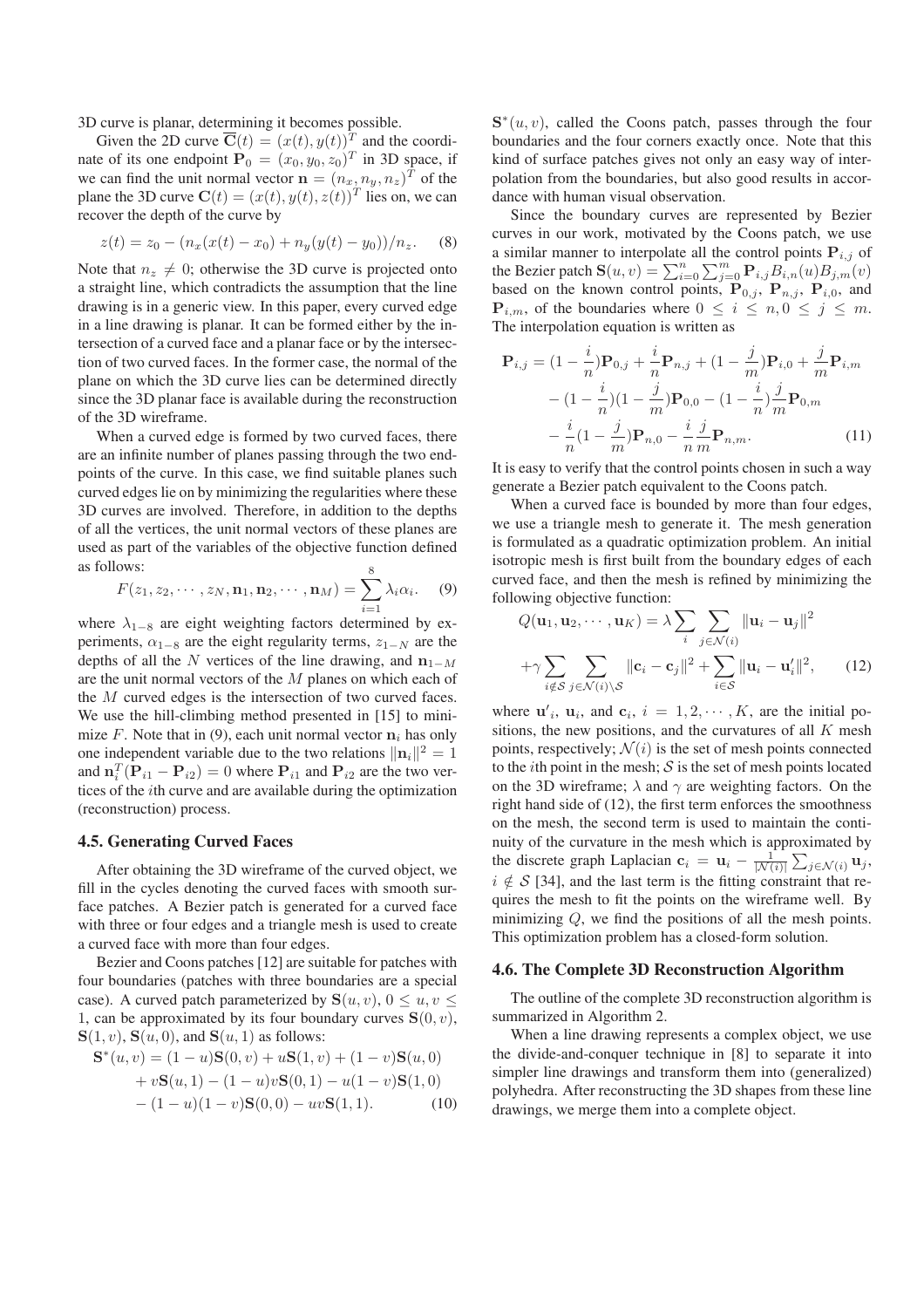

Figure 6. A set of line drawings, their transformed line drawings, and their reconstructed results, each shown from two viewpoints.

### **Algorithm 2** 3D curved object reconstruction.

- 1. Distinguish between the planar and curved faces in the line drawing by Algorithm 1.
- 2. Transform the line drawing into one representing a (generalized) polyhedron.
- 3. Reconstruct the 3D wireframe of the curved object.
- 4. Generate the surface patches of the curved faces.

# **5. Experimental Results**

A number of manifold objects with both planar and curved faces have been drawn to test our approach. The algorithm is implemented in Visual C++, running on a 3.2 GHz Pentium IV PC. The weighting factors  $\alpha_{1-8}$  are chosen to be 100, 1, 80, 20, 80, 80, 80, and 15, respectively. The parameters  $\lambda$ and  $\gamma$  in (12) are set to 0.05 and 0.2. These parameters are obtained from a few tests first and then fixed in the reconstruction of all the objects.

Fig. 6 shows a set of line drawings and their reconstruction results. For each line drawing, we also show the transformed line drawing superimposed on its original one. Each 3D reconstruction result is displayed in two views. From Fig. 6, we can see that the results accord with our visual perception very well. Note that some results may not look so perfect, such as the teapot. It is part of our future work to fine-tune the results. In addition, our algorithm still cannot handle line drawings representing free-form objects such as a human body.

The computational time of our algorithm varies with different line drawings depending on the complexity of them. For those in Fig. 6, it ranges from 8.0 seconds to 127 seconds. Among the four steps given in Section 4.6, Steps 3 and 4 take almost all the computational time.

## **6. Conclusions**

In this paper, we have proposed a novel approach to 3D curved manifold object reconstruction from single 2D line drawings. It includes four steps: (1) discriminating between curved faces and planar faces in the line drawing, (2) transforming the line drawing of a curved manifold into the line drawing of a (generalized) polyhedron, (3) reconstructing the 3D wireframe of the curved object based on the transformed line drawing and the original line drawing, and (4) generating the curved faces with Bezier patches and triangular meshes. A number of examples given in the experimental section clearly indicate the ability of our approach to perform 3D curved object reconstruction. The previous methods of curved object reconstruction from line drawings [5], [7], [16], [26] need human interaction and can only handle simple objects. In contrast, our approach can reconstruct complex curved objects automatically. Our future work includes fine-tuning the results and developing more regularities for curved object reconstruction.